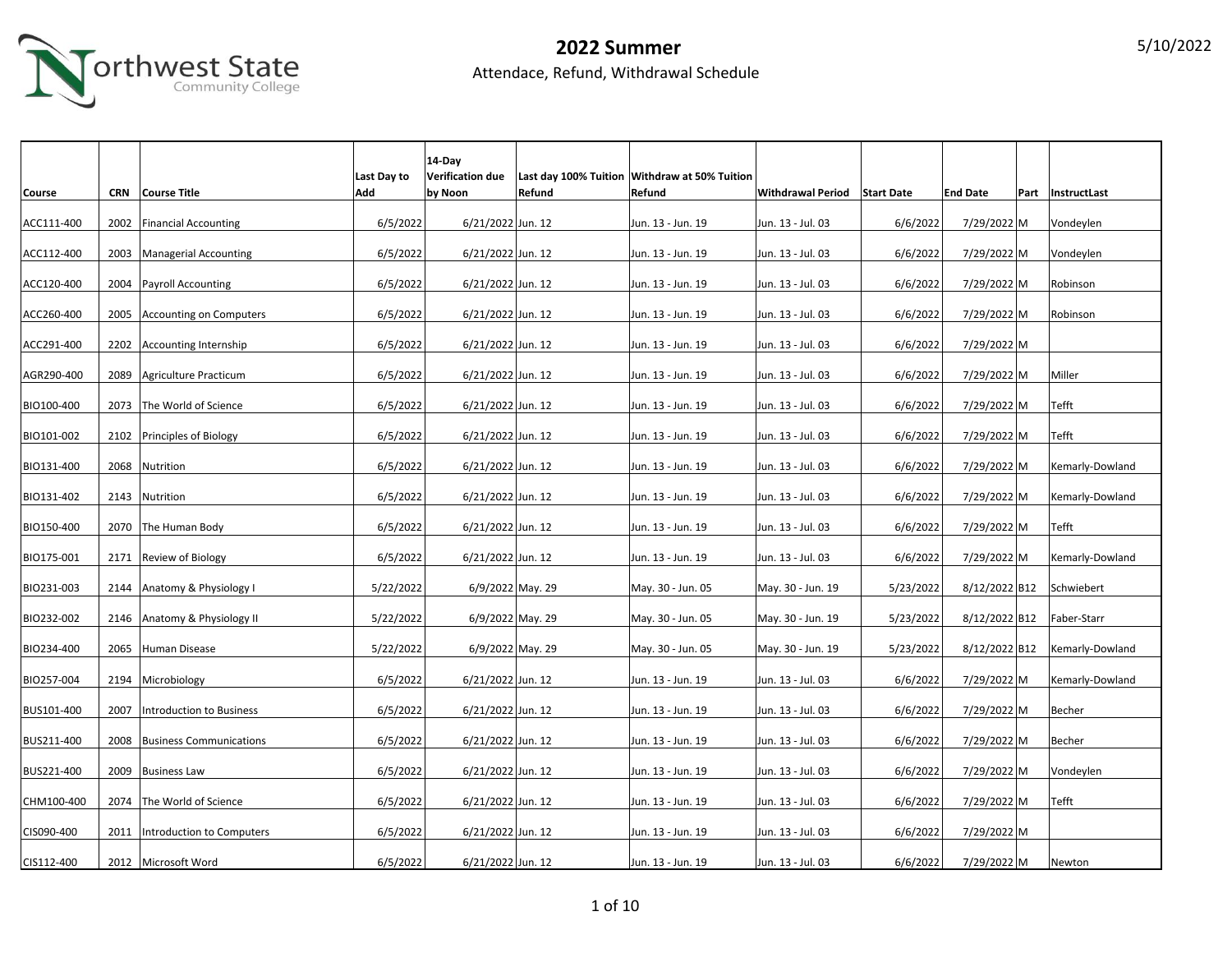

|            |            |                                |                    | 14-Day                             |        |                                                         |                              |           |                 |                   |
|------------|------------|--------------------------------|--------------------|------------------------------------|--------|---------------------------------------------------------|------------------------------|-----------|-----------------|-------------------|
| Course     | <b>CRN</b> | Course Title                   | Last Day to<br>Add | <b>Verification due</b><br>by Noon | Refund | Last day 100% Tuition Withdraw at 50% Tuition<br>Refund | Withdrawal Period Start Date |           | <b>End Date</b> | Part InstructLast |
|            |            |                                |                    |                                    |        |                                                         |                              |           |                 |                   |
| CIS114-400 | 2013       | Microsoft Applications         | 6/5/2022           | 6/21/2022 Jun. 12                  |        | Jun. 13 - Jun. 19                                       | Jun. 13 - Jul. 03            | 6/6/2022  | 7/29/2022 M     | Robinson          |
| CIS114-401 |            | 2014   Microsoft Applications  | 6/5/2022           | 6/21/2022 Jun. 12                  |        | Jun. 13 - Jun. 19                                       | Jun. 13 - Jul. 03            | 6/6/2022  | 7/29/2022 M     | Robinson          |
| CIS114-402 | 2126       | <b>Microsoft Applications</b>  | 6/5/2022           | 6/21/2022 Jun. 12                  |        | Jun. 13 - Jun. 19                                       | Jun. 13 - Jul. 03            | 6/6/2022  | 7/29/2022 M     |                   |
| CIS119-400 |            | 2015   Power Point             | 6/5/2022           | 6/21/2022 Jun. 12                  |        | Jun. 13 - Jun. 19                                       | Jun. 13 - Jul. 03            | 6/6/2022  | 7/29/2022 M     | Newton            |
| CJT290-400 | 2001       | Criminal Justice Practicum     | 5/22/2022          | 6/9/2022 May. 29                   |        | May. 30 - Jun. 05                                       | May. 30 - Jun. 19            | 5/23/2022 | 8/12/2022 B12   | Clawson           |
| ECO211-400 |            | 2016   Macroeconomics          | 6/5/2022           | 6/21/2022 Jun. 12                  |        | Jun. 13 - Jun. 19                                       | Jun. 13 - Jul. 03            | 6/6/2022  | 7/29/2022 M     |                   |
| ECO212-400 | 2017       | Microeconomics                 | 6/5/2022           | 6/21/2022 Jun. 12                  |        | Jun. 13 - Jun. 19                                       | Jun. 13 - Jul. 03            | 6/6/2022  | 7/29/2022 M     |                   |
| ECO212-401 | 2018       | Microeconomics                 | 6/5/2022           | 6/21/2022 Jun. 12                  |        | Jun. 13 - Jun. 19                                       | Jun. 13 - Jul. 03            | 6/6/2022  | 7/29/2022 M     |                   |
| EET107-400 | 2137       | Python Programming             | 6/5/2022           | 6/21/2022 Jun. 12                  |        | Jun. 13 - Jun. 19                                       | Jun. 13 - Jul. 03            | 6/6/2022  | 7/29/2022 M     | Kwiatkowski       |
| EET277-001 | 2200       | Industrial Electronics         | 6/5/2022           | 6/21/2022 Jun. 12                  |        | Jun. 13 - Jun. 19                                       | Jun. 13 - Jul. 03            | 6/6/2022  | 7/29/2022 M     | Kwiatkowski       |
| ENG095-001 | 2169       | Intg. Col Reading & Writing    | 6/5/2022           | 6/21/2022 Jun. 12                  |        | Jun. 13 - Jun. 19                                       | Jun. 13 - Jul. 03            | 6/6/2022  | 7/29/2022 M     | Burken            |
| ENG099-001 | 2184       | <b>Writing Skills Workshop</b> | 6/5/2022           | 6/21/2022 Jun. 12                  |        | Jun. 13 - Jun. 19                                       | Jun. 13 - Jul. 03            | 6/6/2022  | 7/29/2022 M     | Ebaugh            |
| ENG111-001 |            | 2093 Composition I             | 6/5/2022           | 6/21/2022 Jun. 12                  |        | Jun. 13 - Jun. 19                                       | Jun. 13 - Jul. 03            | 6/6/2022  | 7/29/2022 M     | Ebaugh            |
| ENG111-403 |            | 2129 Composition I             | 6/5/2022           | 6/21/2022 Jun. 12                  |        | Jun. 13 - Jun. 19                                       | Jun. 13 - Jul. 03            | 6/6/2022  | 7/29/2022 M     | Drees             |
| ENG112-400 |            | 2039 Composition II            | 6/5/2022           | 6/21/2022 Jun. 12                  |        | Jun. 13 - Jun. 19                                       | Jun. 13 - Jul. 03            | 6/6/2022  | 7/29/2022 M     | Kling             |
| ENG112-401 |            | 2040 Composition II            | 6/5/2022           | 6/21/2022 Jun. 12                  |        | Jun. 13 - Jun. 19                                       | Jun. 13 - Jul. 03            | 6/6/2022  | 7/29/2022 M     | Berres            |
| ENG113-400 |            | 2041 Speech                    | 6/5/2022           | 6/21/2022 Jun. 12                  |        | Jun. 13 - Jun. 19                                       | Jun. 13 - Jul. 03            | 6/6/2022  | 7/29/2022 M     | <b>Berres</b>     |
| GSD100-001 |            | 2042 Success Seminar           | 6/5/2022           | 6/21/2022 Jun. 12                  |        | Jun. 13 - Jun. 19                                       | Jun. 13 - Jul. 03            | 6/6/2022  | 7/29/2022 M     | Zuvers            |
| HIS102-400 | 2044       | U.S. History Post-1876         | 6/5/2022           | 6/21/2022 Jun. 12                  |        | Jun. 13 - Jun. 19                                       | Jun. 13 - Jul. 03            | 6/6/2022  | 7/29/2022 M     | Moore             |
| HST212-400 | 2031       | Principles of Addiction        | 6/5/2022           | 6/21/2022 Jun. 12                  |        | Jun. 13 - Jun. 19                                       | Jun. 13 - Jul. 03            | 6/6/2022  | 7/29/2022 M     | Galbraith         |
| HST230-400 | 2183       | Introduction to Social Welfare | 6/5/2022           | 6/21/2022 Jun. 12                  |        | Jun. 13 - Jun. 19                                       | Jun. 13 - Jul. 03            | 6/6/2022  | 7/29/2022 M     | Galbraith         |
| HST240-400 |            | 2193 Social Problems           | 6/5/2022           | 6/21/2022 Jun. 12                  |        | Jun. 13 - Jun. 19                                       | Jun. 13 - Jul. 03            | 6/6/2022  | 7/29/2022 M     | Galbraith         |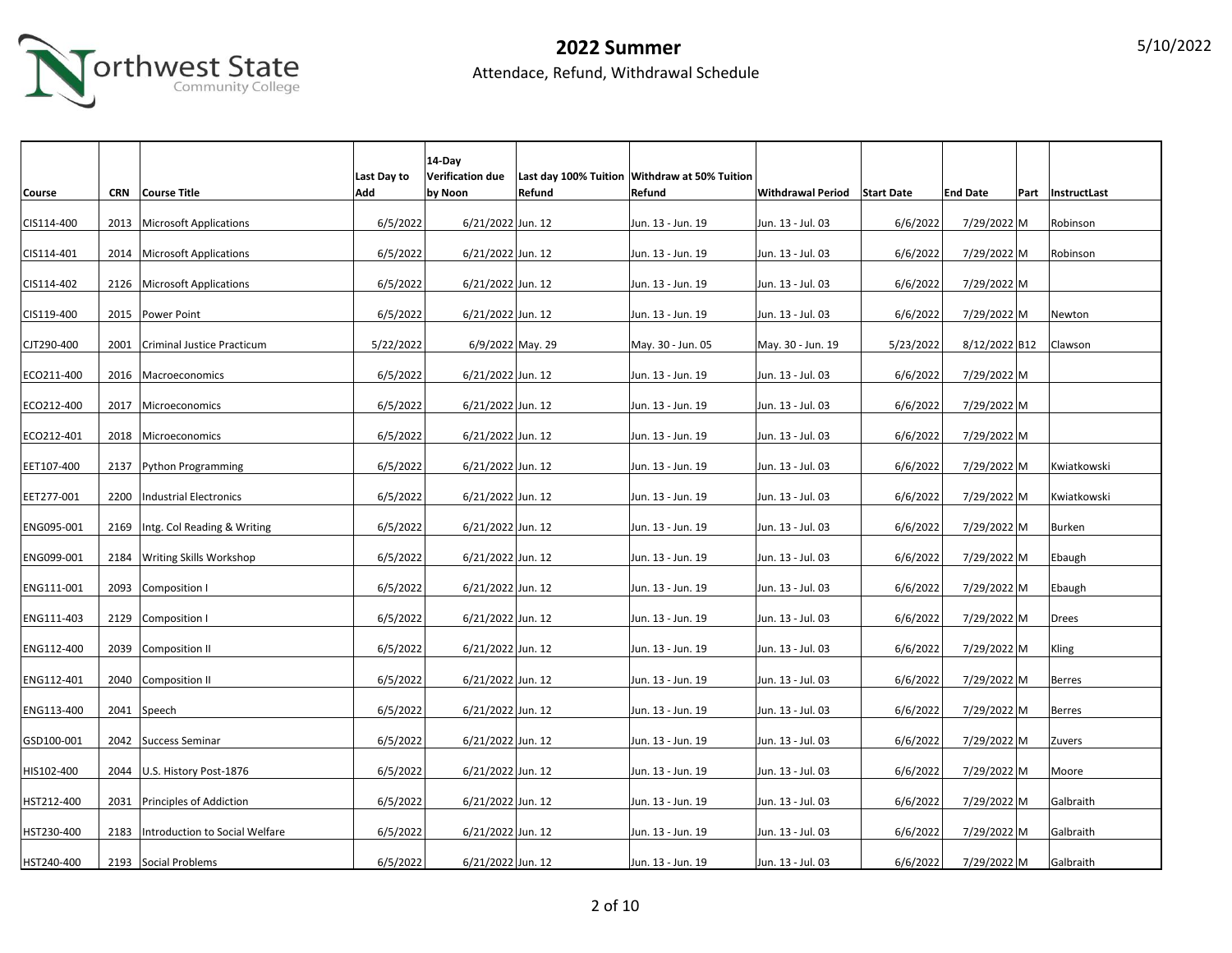

|               |            |                                     |             | $14$ -Day         |        |                                               |                              |           |                 |                     |
|---------------|------------|-------------------------------------|-------------|-------------------|--------|-----------------------------------------------|------------------------------|-----------|-----------------|---------------------|
|               |            |                                     | Last Day to | Verification due  |        | Last day 100% Tuition Withdraw at 50% Tuition |                              |           |                 |                     |
| <b>Course</b> | <b>CRN</b> | Course Title                        | Add         | by Noon           | Refund | Refund                                        | Withdrawal Period Start Date |           | <b>End Date</b> | Part   InstructLast |
| HST242-400    |            | 2030 Marriage & Family              | 6/5/2022    | 6/21/2022 Jun. 12 |        | Jun. 13 - Jun. 19                             | Jun. 13 - Jul. 03            | 6/6/2022  | 7/29/2022 M     | Galbraith           |
|               |            |                                     |             |                   |        |                                               |                              |           |                 |                     |
| HUM221-400    |            | 2046 Music Appreciation             | 6/5/2022    | 6/21/2022 Jun. 12 |        | Jun. 13 - Jun. 19                             | Jun. 13 - Jul. 03            | 6/6/2022  | 7/29/2022 M     | Vandock             |
| HUM221-401    |            | 2116 Music Appreciation             | 6/5/2022    | 6/21/2022 Jun. 12 |        | Jun. 13 - Jun. 19                             | Jun. 13 - Jul. 03            | 6/6/2022  | 7/29/2022 M     | Nalepa              |
|               |            |                                     |             |                   |        |                                               |                              |           |                 |                     |
| IND105-001    |            | 2198   Industrial Safety            | 6/5/2022    | 6/21/2022 Jun. 12 |        | Jun. 13 - Jun. 19                             | Jun. 13 - Jul. 03            | 6/6/2022  | 7/29/2022 M     | Faber-Starr         |
| IND107-401    |            | 2150 Print Reading and Sketching    | 6/5/2022    | 6/21/2022 Jun. 12 |        | Jun. 13 - Jun. 19                             | Jun. 13 - Jul. 03            | 6/6/2022  | 7/29/2022 M     | Mohring             |
|               |            |                                     |             |                   |        |                                               |                              |           |                 |                     |
| IND120-001    | 2059       | Industrial Electricity I            | 6/5/2022    | 6/21/2022 Jun. 12 |        | Jun. 13 - Jun. 19                             | Jun. 13 - Jul. 03            | 6/6/2022  | 7/29/2022 M     | Jones               |
| IND131-001    | 2163       |                                     | 6/5/2022    |                   |        | Jun. 13 - Jun. 19                             | Jun. 13 - Jul. 03            | 6/6/2022  | 7/29/2022 M     | Verhoff             |
|               |            | <b>Industrial Pipefitting</b>       |             | 6/21/2022 Jun. 12 |        |                                               |                              |           |                 |                     |
| IND132-001    | 2097       | <b>Bench Work</b>                   | 6/5/2022    | 6/21/2022 Jun. 12 |        | Jun. 13 - Jun. 19                             | Jun. 13 - Jul. 03            | 6/6/2022  | 7/29/2022 M     | Daugherty           |
|               |            |                                     |             |                   |        |                                               |                              |           |                 |                     |
| MEA200-600    | 2086       | Med Assisting Adm Extern            | 6/5/2022    | 6/21/2022 Jun. 12 |        | Jun. 13 - Jun. 19                             | Jun. 13 - Jul. 03            | 6/6/2022  | 7/29/2022 M     | Zeller              |
| MEA202-600    | 2087       | MA Clin Extern/CMA Review           | 6/5/2022    | 6/21/2022 Jun. 12 |        | Jun. 13 - Jun. 19                             | Jun. 13 - Jul. 03            | 6/6/2022  | 7/29/2022 M     | Zeller              |
|               |            |                                     |             |                   |        |                                               |                              |           |                 |                     |
| MEA207-001    | 2088       | Phlebotomy Externship               | 5/22/2022   | 6/9/2022 May. 29  |        | May. 30 - Jun. 05                             | May. 30 - Jun. 19            | 5/23/2022 | 8/12/2022 B12   | Lazette             |
| MET107-400    |            | 2113 Engineering Graphics & Sketch  | 6/5/2022    | 6/21/2022 Jun. 12 |        | Jun. 13 - Jun. 19                             | Jun. 13 - Jul. 03            | 6/6/2022  | 7/29/2022 M     |                     |
|               |            |                                     |             |                   |        |                                               |                              |           |                 |                     |
| MET299-001    |            | 2196 Special Topics                 | 6/12/2022   | 6/15/2022         |        |                                               |                              | 6/13/2022 | 6/27/2022 2A    | Cichy               |
| MET299-001    |            | 2196 Special Topics                 | 6/12/2022   | 6/15/2022         |        |                                               |                              | 6/13/2022 | 6/27/2022 2A    | Doolittle           |
|               |            |                                     |             |                   |        |                                               |                              |           |                 |                     |
| MET299-002    |            | 2197 Special Topics                 | 6/12/2022   | 6/15/2022         |        |                                               |                              | 6/13/2022 | 6/27/2022 2A    | Cichy               |
| MET299-002    |            | 2197 Special Topics                 | 6/12/2022   | 6/15/2022         |        |                                               |                              | 6/13/2022 |                 | Doolittle           |
|               |            |                                     |             |                   |        |                                               |                              |           | 6/27/2022 2A    |                     |
| MGT110-400    | 2019       | Management                          | 6/5/2022    | 6/21/2022 Jun. 12 |        | Jun. 13 - Jun. 19                             | Jun. 13 - Jul. 03            | 6/6/2022  | 7/29/2022 M     |                     |
|               |            |                                     |             |                   |        |                                               |                              |           |                 |                     |
| MGT120-400    |            | 2020 Supervision                    | 6/5/2022    | 6/21/2022 Jun. 12 |        | Jun. 13 - Jun. 19                             | Jun. 13 - Jul. 03            | 6/6/2022  | 7/29/2022 M     | Vondeylen           |
| MGT210-400    |            | 2130 Human Resource Management      | 6/5/2022    | 6/21/2022 Jun. 12 |        | Jun. 13 - Jun. 19                             | Jun. 13 - Jul. 03            | 6/6/2022  | 7/29/2022 M     | McKelvey            |
|               |            |                                     |             |                   |        |                                               |                              |           |                 |                     |
| MGT290-400    |            | 2172 Business Management Internship | 6/5/2022    | 6/21/2022 Jun. 12 |        | Jun. 13 - Jun. 19                             | Jun. 13 - Jul. 03            | 6/6/2022  | 7/29/2022 M     |                     |
| MKT110-400    |            | 2022 Marketing                      | 6/5/2022    | 6/21/2022 Jun. 12 |        | Jun. 13 - Jun. 19                             | Jun. 13 - Jul. 03            | 6/6/2022  | 7/29/2022 M     | Becher              |
|               |            |                                     |             |                   |        |                                               |                              |           |                 |                     |
| MKT230-400    |            | 2152 Professional Selling           | 6/5/2022    | 6/21/2022 Jun. 12 |        | Jun. 13 - Jun. 19                             | Jun. 13 - Jul. 03            | 6/6/2022  | 7/29/2022 M     | Daeger              |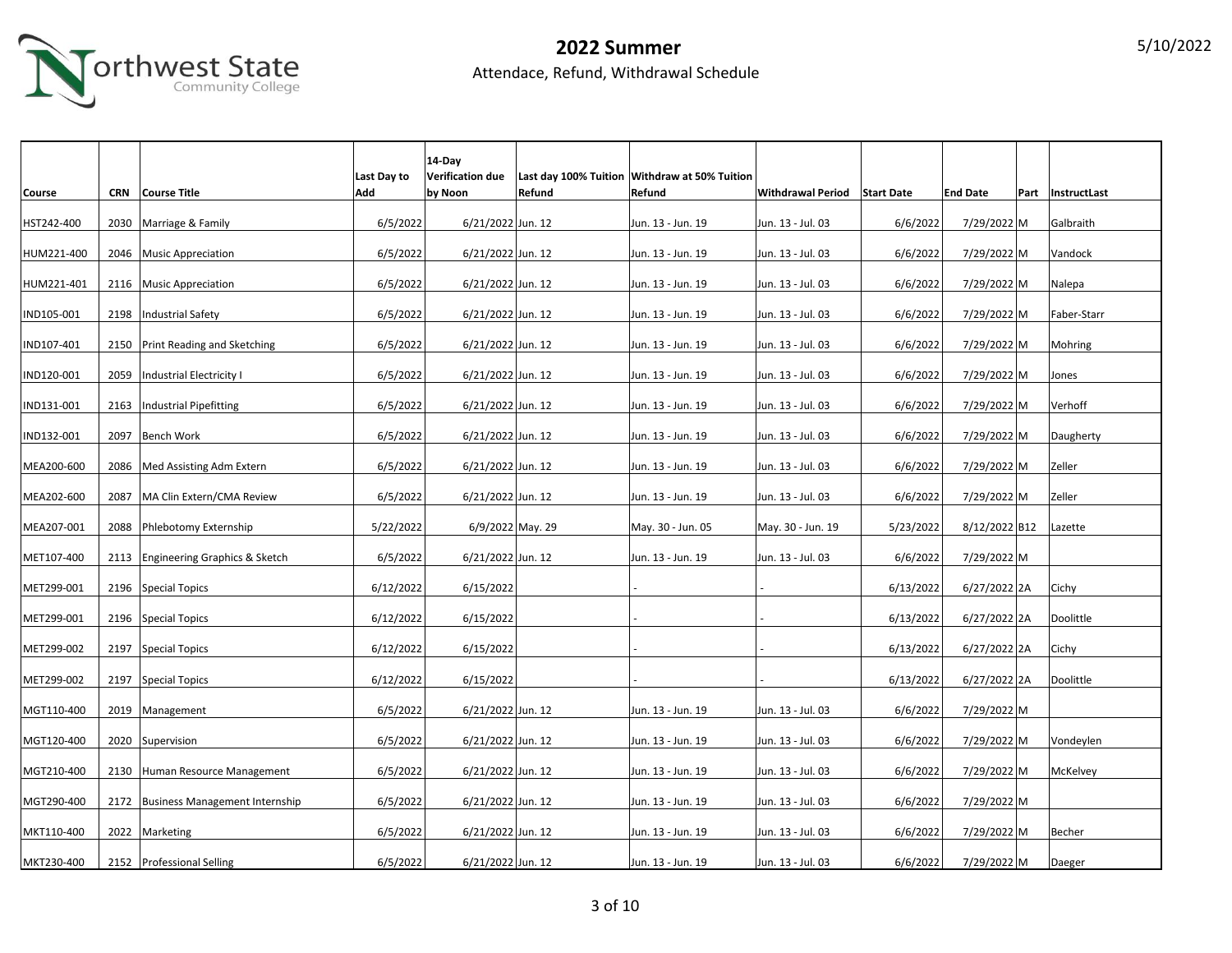

|            |      |                                    |             | 14-Day                  |        |                                               |                              |           |                 |                   |
|------------|------|------------------------------------|-------------|-------------------------|--------|-----------------------------------------------|------------------------------|-----------|-----------------|-------------------|
|            |      |                                    | Last Day to | <b>Verification due</b> |        | Last day 100% Tuition Withdraw at 50% Tuition |                              |           |                 |                   |
| Course     |      | CRN Course Title                   | Add         | by Noon                 | Refund | Refund                                        | Withdrawal Period Start Date |           | <b>End Date</b> | Part InstructLast |
|            |      |                                    |             |                         |        |                                               |                              |           |                 |                   |
| MTH090-004 | 2195 | Intermediate Algebra               | 6/5/2022    | 6/21/2022 Jun. 12       |        | Jun. 13 - Jun. 19                             | Jun. 13 - Jul. 03            | 6/6/2022  | 7/29/2022 M     | Lammers           |
|            |      |                                    |             |                         |        |                                               |                              |           |                 |                   |
| MTH109-001 |      | 2140 College Algebra               | 5/22/2022   | 6/9/2022 May. 29        |        | May. 30 - Jun. 05                             | May. 30 - Jun. 19            | 5/23/2022 | 8/12/2022 B12   |                   |
|            |      |                                    |             |                         |        |                                               |                              |           |                 |                   |
| MTH109-400 | 2063 | College Algebra                    | 5/22/2022   | 6/9/2022 May. 29        |        | May. 30 - Jun. 05                             | May. 30 - Jun. 19            | 5/23/2022 | 8/12/2022 B12   | Profit            |
|            |      |                                    |             |                         |        |                                               |                              |           |                 |                   |
| MTH213-400 |      | 2201 Calculus I                    | 5/22/2022   | 6/9/2022 May. 29        |        | May. 30 - Jun. 05                             | May. 30 - Jun. 19            | 5/23/2022 | 8/12/2022 B12   | Lammers           |
|            |      |                                    |             |                         |        |                                               |                              |           |                 |                   |
| NRS100-700 |      | 2153 Nurse Aide Cert               | 6/5/2022    | 6/21/2022 Jun. 12       |        | Jun. 13 - Jun. 19                             | Jun. 13 - Jul. 03            | 6/6/2022  | 7/29/2022 M     | Kinkaid           |
|            |      |                                    |             |                         |        |                                               |                              |           |                 |                   |
| NRS100-701 |      | 2191 Nurse Aide Cert               | 6/5/2022    | 6/15/2022 Jun. 12       |        |                                               | Jun. 13 - Jun. 19            | 6/6/2022  | 7/24/2022 ST1   | Kinkaid           |
|            |      |                                    |             |                         |        |                                               |                              |           |                 |                   |
| NRS100-702 |      | 2192 Nurse Aide Cert               | 6/5/2022    | 6/15/2022 Jun. 12       |        |                                               | Jun. 13 - Jun. 19            | 6/6/2022  | 7/24/2022 ST1   | Kinkaid           |
|            |      |                                    |             |                         |        |                                               |                              |           |                 |                   |
| NRS105-001 | 2199 | Math for Nurses                    | 6/5/2022    | 6/21/2022 Jun. 12       |        | Jun. 13 - Jun. 19                             | Jun. 13 - Jul. 03            | 6/6/2022  | 7/29/2022 M     | Leitch            |
|            |      |                                    |             |                         |        |                                               |                              |           |                 |                   |
| NRS105-002 |      | 2136   Math for Nurses             | 6/5/2022    | 6/21/2022 Jun. 12       |        | Jun. 13 - Jun. 19                             | Jun. 13 - Jul. 03            | 6/6/2022  | 7/29/2022 M     | Leitch            |
| NRS133-001 | 2188 | Cardiopulmonary Resuscitation      | 6/5/2022    | 6/13/2022 Jun. 12       |        |                                               |                              | 6/7/2022  | 7/8/2022 ST2    | Leitch            |
|            |      |                                    |             |                         |        |                                               |                              |           |                 |                   |
| NRS133-002 |      | 2189 Cardiopulmonary Resuscitation | 6/5/2022    | 6/13/2022 Jun. 12       |        |                                               |                              | 6/7/2022  | 7/8/2022 ST2    | Leitch            |
|            |      |                                    |             |                         |        |                                               |                              |           |                 |                   |
| NRS133-003 | 2190 | Cardiopulmonary Resuscitation      | 6/5/2022    | 6/13/2022 Jun. 12       |        |                                               |                              | 6/7/2022  | 7/8/2022 ST2    | Leitch            |
|            |      |                                    |             |                         |        |                                               |                              |           |                 |                   |
| OAS090-400 |      | 2161 Keyboarding Basics            | 6/5/2022    | 6/21/2022 Jun. 12       |        | Jun. 13 - Jun. 19                             | Jun. 13 - Jul. 03            | 6/6/2022  | 7/29/2022 M     |                   |
|            |      |                                    |             |                         |        |                                               |                              |           |                 |                   |
| OAS105-400 |      | 2024 Document Editing & Proof.     | 6/5/2022    | 6/21/2022 Jun. 12       |        | Jun. 13 - Jun. 19                             | Jun. 13 - Jul. 03            | 6/6/2022  | 7/29/2022 M     | Newton            |
|            |      |                                    |             |                         |        |                                               |                              |           |                 |                   |
| OAS111-400 |      | 2023 Electronic Health Records     | 6/5/2022    | 6/21/2022 Jun. 12       |        | Jun. 13 - Jun. 19                             | Jun. 13 - Jul. 03            | 6/6/2022  | 7/29/2022 M     |                   |
|            |      |                                    |             |                         |        |                                               |                              |           |                 |                   |
| OAS180-400 |      | 2025   Medical Terminology         | 6/5/2022    | 6/21/2022 Jun. 12       |        | Jun. 13 - Jun. 19                             | Jun. 13 - Jul. 03            | 6/6/2022  | 7/29/2022 M     | Newton            |
|            |      |                                    |             |                         |        |                                               |                              |           |                 |                   |
| OAS180-401 |      | 2124   Medical Terminology         | 6/5/2022    | 6/21/2022 Jun. 12       |        | Jun. 13 - Jun. 19                             | Jun. 13 - Jul. 03            | 6/6/2022  | 7/29/2022 M     |                   |
|            |      |                                    |             |                         |        |                                               |                              |           |                 |                   |
| OAS200-400 |      | 2026 Speedbuilding                 | 6/5/2022    | 6/21/2022 Jun. 12       |        | Jun. 13 - Jun. 19                             | Jun. 13 - Jul. 03            | 6/6/2022  | 7/29/2022 M     | Newton            |
| OAS291-400 | 2027 | Internship I                       | 6/5/2022    | 6/21/2022 Jun. 12       |        | Jun. 13 - Jun. 19                             | Jun. 13 - Jul. 03            | 6/6/2022  | 7/29/2022 M     | Newton            |
|            |      |                                    |             |                         |        |                                               |                              |           |                 |                   |
| PHI210-400 |      | 2048 Ethics                        | 6/5/2022    | 6/21/2022 Jun. 12       |        | Jun. 13 - Jun. 19                             | Jun. 13 - Jul. 03            | 6/6/2022  | 7/29/2022 M     | Wooster           |
|            |      |                                    |             |                         |        |                                               |                              |           |                 |                   |
| PHY100-400 |      | 2075 The World of Science          | 6/5/2022    | 6/21/2022 Jun. 12       |        | Jun. 13 - Jun. 19                             | Jun. 13 - Jul. 03            | 6/6/2022  | 7/29/2022 M     | Tefft             |
|            |      |                                    |             |                         |        |                                               |                              |           |                 |                   |
| PLC200-001 |      | 2162 Programmable Controller I     | 6/5/2022    | 6/21/2022 Jun. 12       |        | Jun. 13 - Jun. 19                             | Jun. 13 - Jul. 03            | 6/6/2022  | 7/29/2022 M     | Jones             |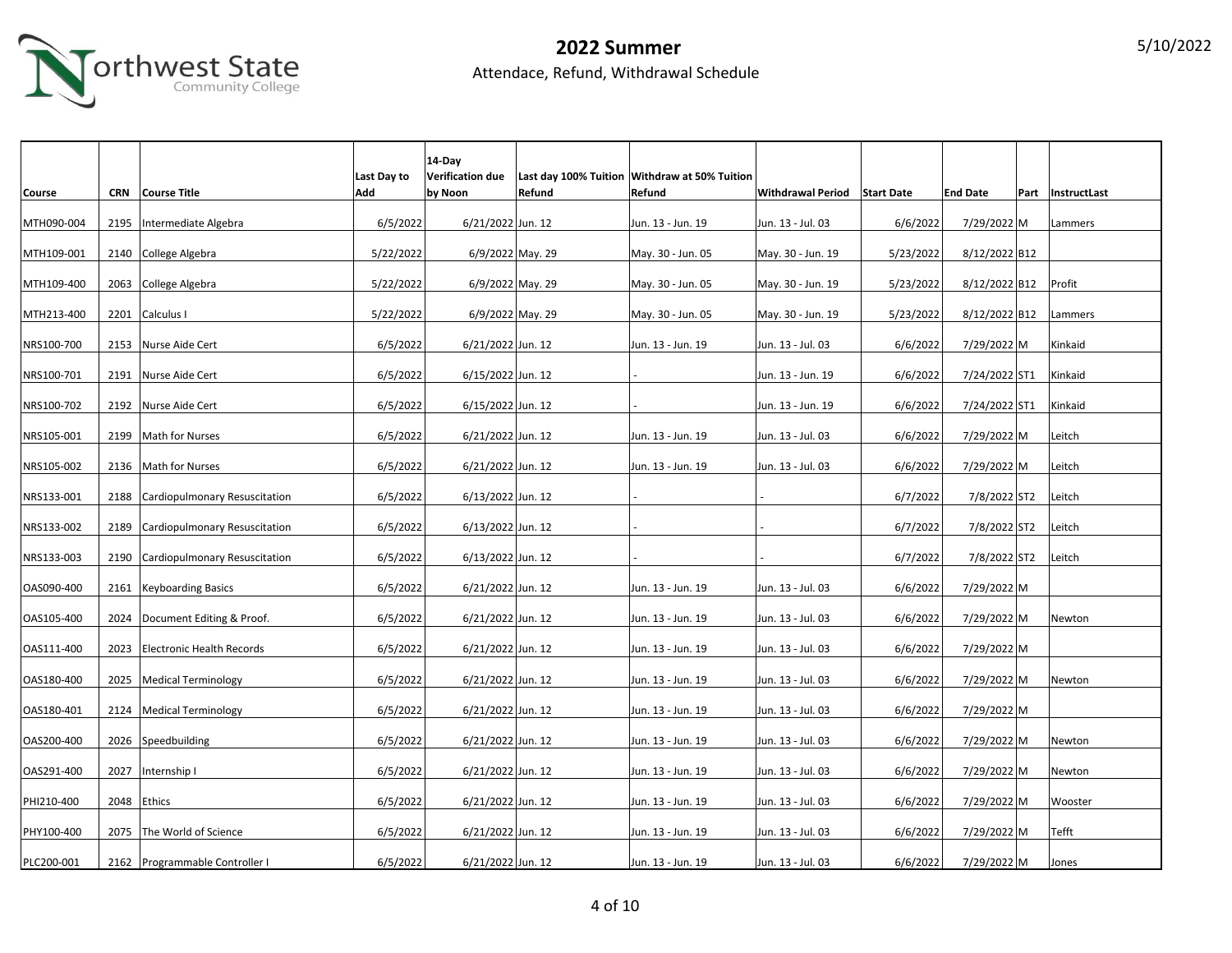

|               |      |                                   |             | 14-Dav            |        |                                               |                              |          |                 |                   |
|---------------|------|-----------------------------------|-------------|-------------------|--------|-----------------------------------------------|------------------------------|----------|-----------------|-------------------|
|               |      |                                   | Last Day to | Verification due  |        | Last day 100% Tuition Withdraw at 50% Tuition |                              |          |                 |                   |
| <b>Course</b> |      | CRN Course Title                  | Add         | by Noon           | Refund | Refund                                        | Withdrawal Period Start Date |          | <b>End Date</b> | Part InstructLast |
| PLC210-001    | 2164 | Programmable Controller II (AB    | 6/5/2022    | 6/21/2022 Jun. 12 |        | Jun. 13 - Jun. 19                             | Jun. 13 - Jul. 03            | 6/6/2022 | 7/29/2022 M     | Mueller           |
| PLC220-002    |      | 2203 PLC III                      | 6/5/2022    | 6/21/2022 Jun. 12 |        | Jun. 13 - Jun. 19                             | Jun. 13 - Jul. 03            | 6/6/2022 | 7/29/2022 M     | Mueller           |
| PNE117-001    |      | 2157 Pharmacology I               | 6/5/2022    | 6/21/2022 Jun. 12 |        | Jun. 13 - Jun. 19                             | Jun. 13 - Jul. 03            | 6/6/2022 | 7/29/2022 M     | Riegsecker        |
| PNE123-001    |      | 2132   Nrs. Care: Adults I        | 6/5/2022    | 6/21/2022 Jun. 12 |        | Jun. 13 - Jun. 19                             | Jun. 13 - Jul. 03            | 6/6/2022 | 7/29/2022 M     | Riegsecker        |
| PNE124-001    |      | 2186   NRS. Care Adults II        | 6/5/2022    | 6/21/2022 Jun. 12 |        | Jun. 13 - Jun. 19                             | Jun. 13 - Jul. 03            | 6/6/2022 | 7/29/2022 M     | Barrera           |
| PSY110-001    |      | 2050 General Psychology           | 6/5/2022    | 6/21/2022 Jun. 12 |        | Jun. 13 - Jun. 19                             | Jun. 13 - Jul. 03            | 6/6/2022 | 7/29/2022 M     | Seiple            |
| PSY110-401    |      | 2114 General Psychology           | 6/5/2022    | 6/21/2022 Jun. 12 |        | Jun. 13 - Jun. 19                             | Jun. 13 - Jul. 03            | 6/6/2022 | 7/29/2022 M     | Broadbridge       |
| PSY230-400    |      | 2053 Lifespan Development         | 6/5/2022    | 6/21/2022 Jun. 12 |        | Jun. 13 - Jun. 19                             | Jun. 13 - Jul. 03            | 6/6/2022 | 7/29/2022 M     | Seiple            |
| SCM210-400    |      | 2028 Purchasing & Materials Mgt.  | 6/5/2022    | 6/21/2022 Jun. 12 |        | Jun. 13 - Jun. 19                             | Jun. 13 - Jul. 03            | 6/6/2022 | 7/29/2022 M     | McDade            |
| SCM220-400    |      | 2029 Operations Management        | 6/5/2022    | 6/21/2022 Jun. 12 |        | Jun. 13 - Jun. 19                             | Jun. 13 - Jul. 03            | 6/6/2022 | 7/29/2022 M     | McDade            |
| SSC101-400    |      | 2055 Sociology                    | 6/5/2022    | 6/21/2022 Jun. 12 |        | Jun. 13 - Jun. 19                             | Jun. 13 - Jul. 03            | 6/6/2022 | 7/29/2022 M     | Donaldson         |
| SSC120-400    |      | 2056 American Government          | 6/5/2022    | 6/21/2022 Jun. 12 |        | Jun. 13 - Jun. 19                             | Jun. 13 - Jul. 03            | 6/6/2022 | 7/29/2022 M     | Dillon            |
| STA120-001    | 2141 | Introduction to Statistics        | 6/5/2022    | 6/21/2022 Jun. 12 |        | Jun. 13 - Jun. 19                             | Jun. 13 - Jul. 03            | 6/6/2022 | 7/29/2022 M     |                   |
| STA120-400    | 2064 | Introduction to Statistics        | 6/5/2022    | 6/21/2022 Jun. 12 |        | Jun. 13 - Jun. 19                             | Jun. 13 - Jul. 03            | 6/6/2022 | 7/29/2022 M     | Mavis             |
| STA120-401    |      | 2111   Introduction to Statistics | 6/5/2022    | 6/21/2022 Jun. 12 |        | Jun. 13 - Jun. 19                             | Jun. 13 - Jul. 03            | 6/6/2022 | 7/29/2022 M     | Mavis             |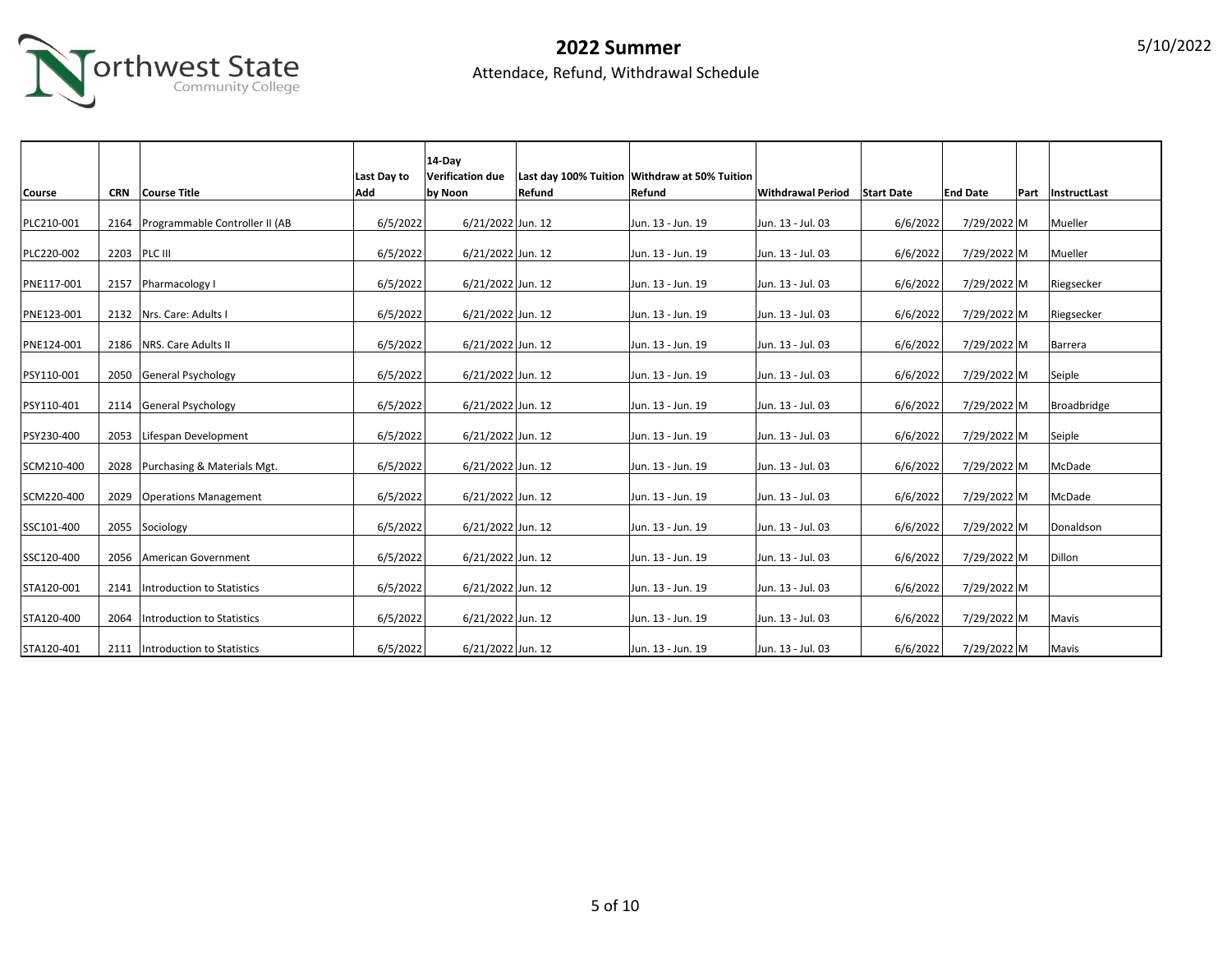

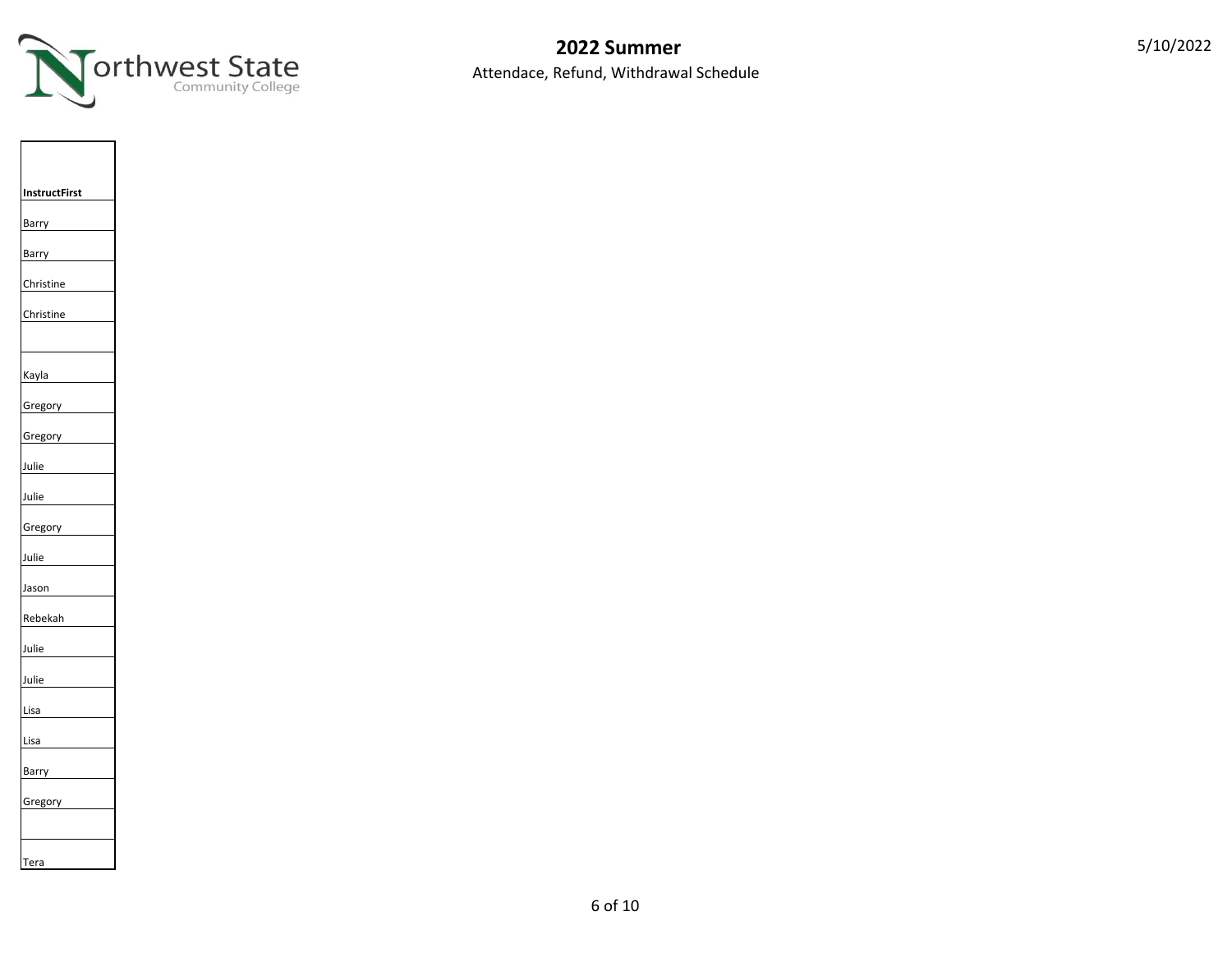

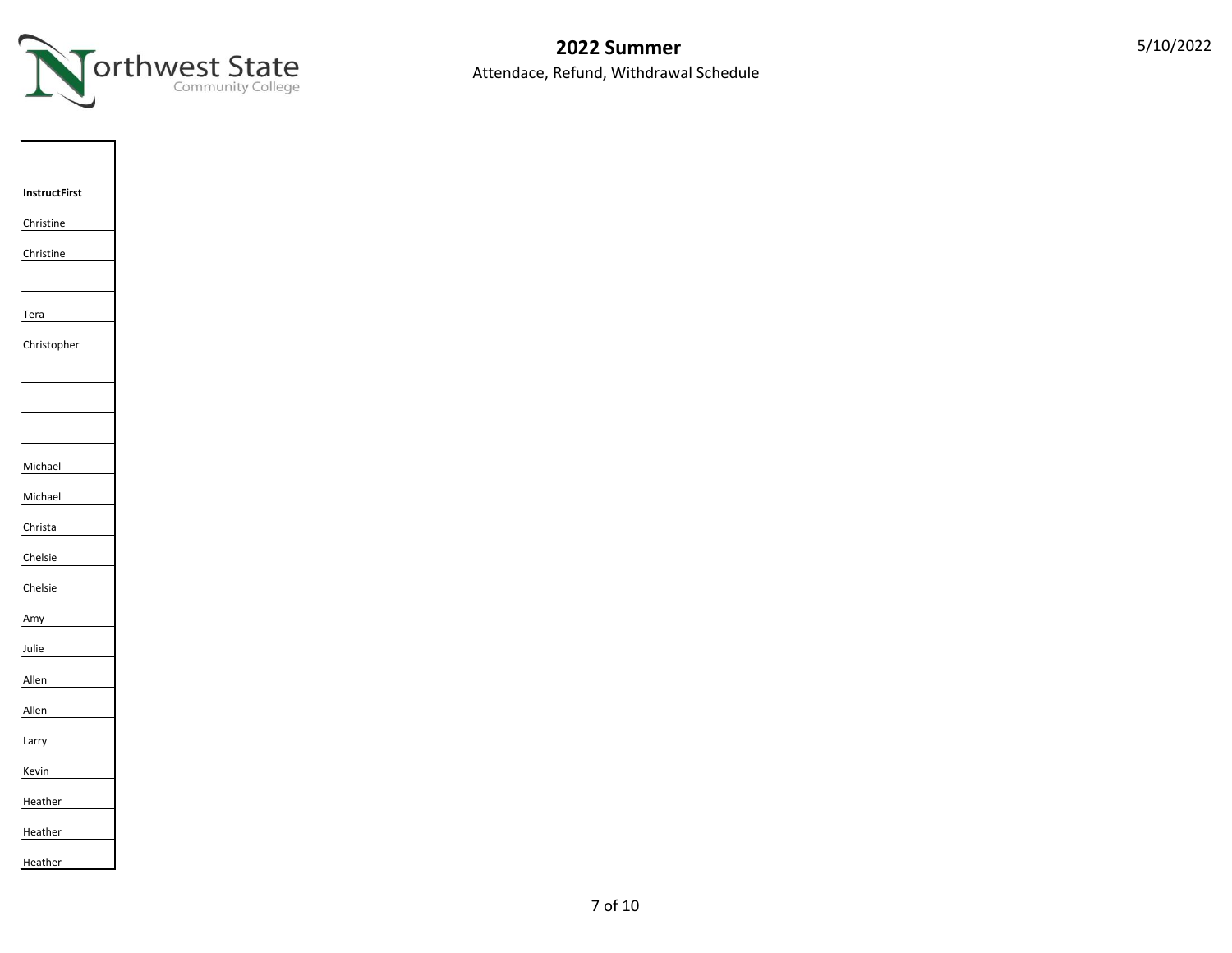



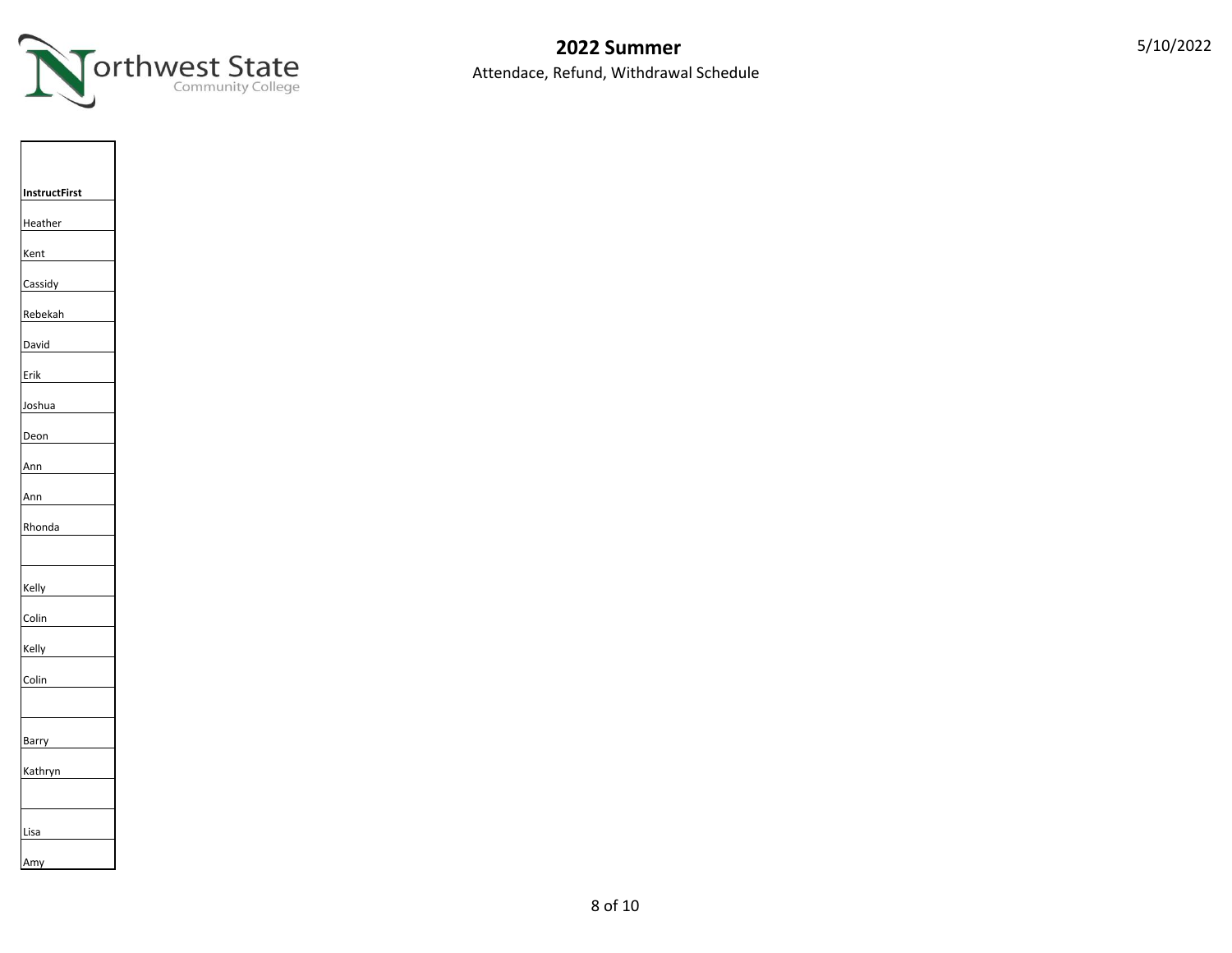